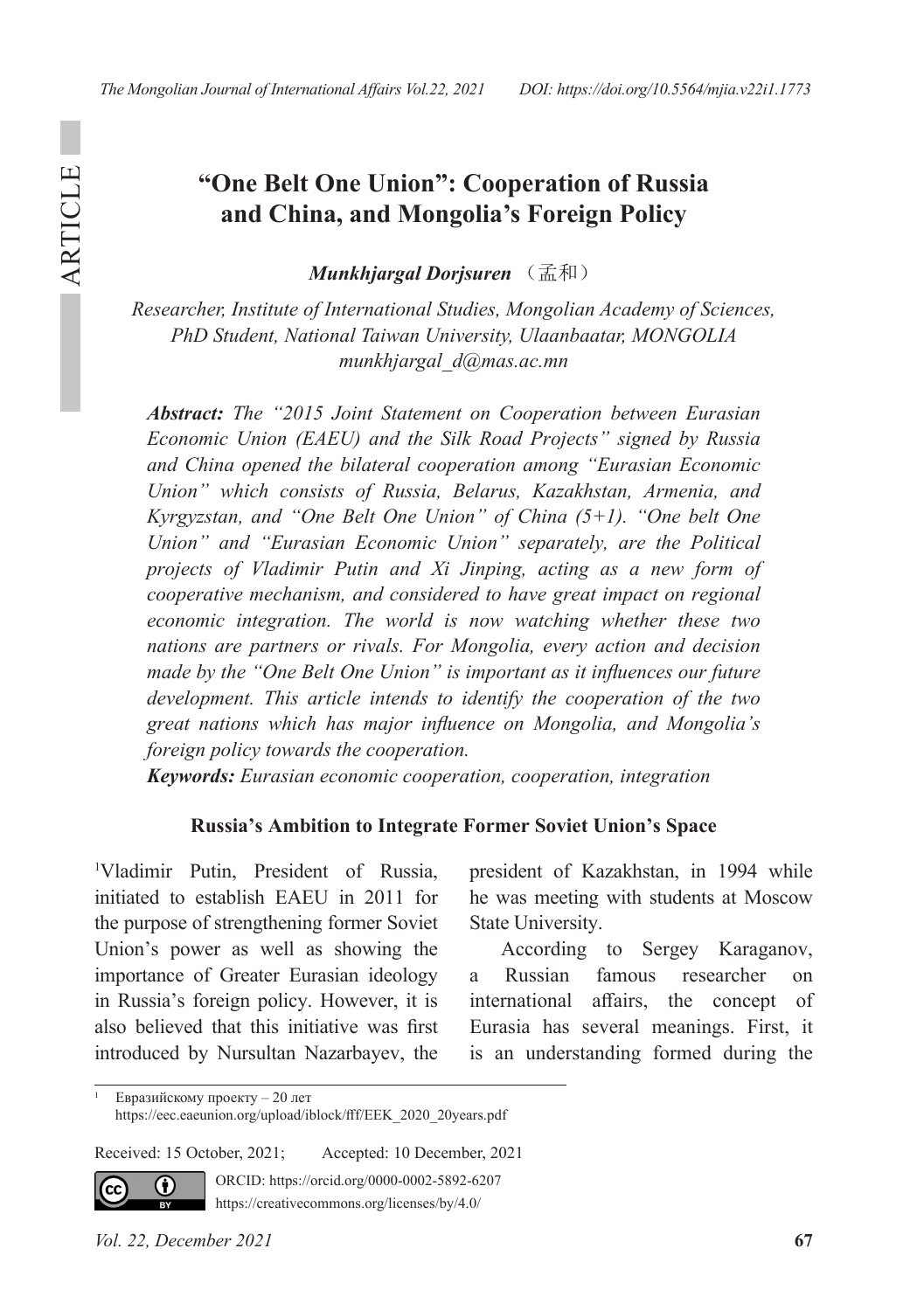beginning of  $20<sup>th</sup>$  century; Russia is neither Europe nor Asia and has to create its own unique path of development. Also, Eurasia is a political experiment of Putin's "Two Headed Eagle" foreign policy; a balanced observation of West and East. In general, Eurasia is the name for Russia and the former Soviet Union. Greater Eurasia is a geopolitical strategy promoted by Kremlin think-tank and a common space for economic and security of "Non-Western" countries. 2

Chinese leader Xi Jinping first introduced the "Silk Road Economic Belt" initiative in September 2013, in Kazakhstan stating that Eurasian continent would be connected through 6 major economic corridors.

It is obvious that Xi's initiative has caught Russia's attention because Central Asia is part of its sphere of influence. Number of researchers considered that their competition to lead Eurasian integration is inevitable. Professor Rozman of Princeton University has once stated that EAEU and Silk Road Economic Belt respectively contain Russocentrism of Russia and Sinocentrism of China; which unavoidably causes conflict. <sup>3</sup>

Putin first expressed his promotion to "Silk Road Economic Belt" during his state visit to Shanghai in May 2014, and after a year, the two nations made statement mentioned above.

Another reason behind Russia's approach to establish EAEU was directly related to the European Union; a regional organization showing best integration example in the world. After collapse of the Soviet Union, Russia has implemented foreign policy pursued for West in order to gain political and economic support from Western countries and aimed at re-establishing its relations with Europe. At the same time, Russia was afraid of National Security risks which may be caused by secession of former Soviet Union countries (Armenia, Azerbaijan, Ukraine, Moldavia, Belarus, Georgia) from Russia as a result of European Union 's Eastern Partnership policy. In essence, the EAEU's political ambition far exceeded its economic capability and content. In other words, the priority of Russia had to be establishment of international organization which ensures regional integration and competency with EU. 4

Further issue encountered for Russia was the Ukraine crisis, a major obstacle to relations between Russia and EU, and Ukraine's integration to EAEU. Without Ukraine, it was impossible to imagine the geopolitical significance of EAEU. In 1998, Zbigniew Brzezinski, Counselor for National Security Agency of USA, clearly indicated the importance of Ukraine's influence in EAEU, stating "Without Ukraine, Russia ceases to be a Eurasian empire". Ukraine is the second largest European power after Russia in terms of territory, has advantages as being located between EU and Russia and attracted EU; who aimed at separating Ukraine from Russia through "European neighborhood policy" and "Eastern partnership policy".

<sup>&</sup>lt;sup>2</sup> Sergey Karaganov, The new Cold War and the emerging Greater Eurasia, Journal of Eurasian Studies Volume 9, Issue 2, July 2018, Pages 85-93

<sup>&</sup>lt;sup>3</sup> Rozman. G Asia for the Asians: Why Chinese-Russian friendship is here to stay. Foreign Affairs 2014.10.31

Российско-китайский саммит-2014: новый этап стратегии взаимодействия https://www.ifes-ras.ru/publications/online/911-rossijsko-kitajskij-sammit-2014-novyj-etap-strategii-vzaimodejstviya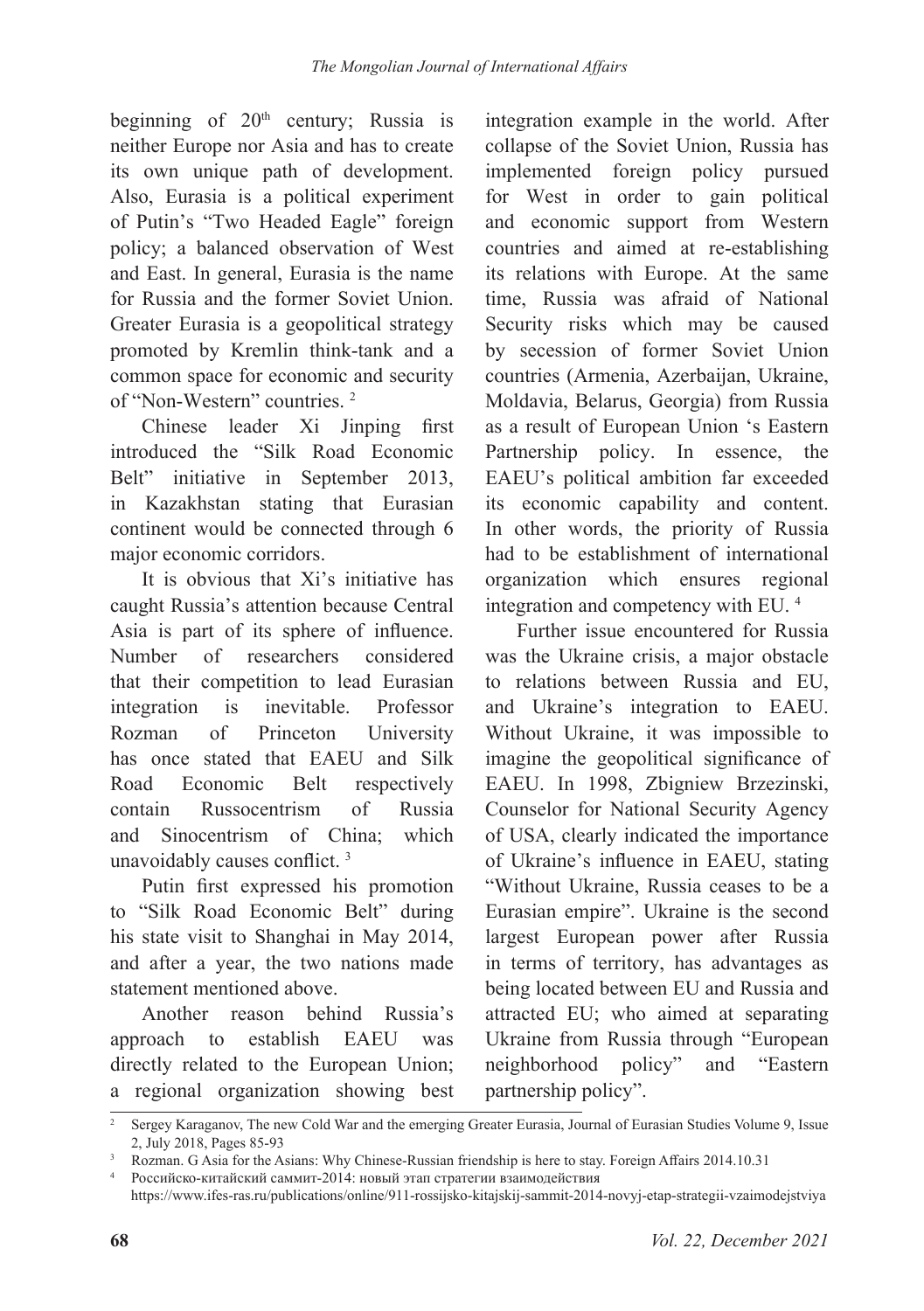In addition to this, as the natural gas pipeline connecting Russia and Europe passes through Ukraine, Ukraine was doing its best gain from this situation with the help of its geopolitical advantage. More clearly, Ukraine was attempting to strengthen its energy security and geopolitical advantage by increasing its tax for gas transition. Russia and Ukraine have been in a longrunning dispute over natural gas and transit costs since the Ukrainian Orange revolution of late 2004 where western Viktor Yushchenko was elected as a president of Ukraine. The conflict of two nations led Russia to stop its natural gas supply to Central and Eastern Europe between 2006 and 2009. 5

Putin's statement of "Greater Eurasia Initiative" during "Saint Petersburg International Economic Forum-2016"

was based on geopolitical purpose as well as being a symbolic statement. Although "Greater Eurasia", first initiated by Russia's former foreign policy counselor Sergey Karaganov, is concerned as Russia's major strategy, China is reacting to this in two opponent ways. "Non-Western" countries and organizations according to Sergey Karagonav are EAEU, Shanghai Cooperation Organization, ASEAN, Turkey, Iran, and Israel who may put Russia in a position to become a former of "One belt, one road" and an initiator of Eurasian integration. Russia, has been encouraging regional players such as Turkey and India to join to "Greater Eurasia". Many scholars believe that EAEU emphasized and will further emphasize Russia's "Great power" status within region of Russia's sphere of influence created by Russia itself.

*Table 1: Rankings and Scores of Nations along the Belt and Road in terms of Five Connectivity (Table 1)*

| Category                        | Ranking        | Nation      | coordination<br>Policy | connectivity<br>Facilities | Unimpeded trade | integration<br>Financial | People-to-people<br>bond | Total Score |
|---------------------------------|----------------|-------------|------------------------|----------------------------|-----------------|--------------------------|--------------------------|-------------|
| Smooth<br>cooperation<br>nation | 1              | Russia      | 18.07                  | 18.52                      | 15.47           | 16.11                    | 18.07                    | 86.24       |
|                                 | $\overline{2}$ | Singapore   | 13.18                  | 11.72                      | 19.83           | 18.86                    | 16.33                    | 79.94       |
|                                 | 3              | Malaysia    | 12.02                  | 11.57                      | 18.40           | 16.28                    | 16.31                    | 74.59       |
|                                 | 4              | Kazakhstan  | 17.00                  | 12.42                      | 15.78           | 15.31                    | 14.00                    | 74.52       |
|                                 | 5              | Germany     | 11.09                  | 14.16                      | 17.50           | 13.41                    | 18.24                    | 74.40       |
|                                 | 6              | Thailand    | 13.74                  | 10.30                      | 14.57           | 16.63                    | 18.31                    | 73.56       |
|                                 | 7              | UK          | 10.66                  | 11.00                      | 13.57           | 18.44                    | 18.17                    | 71.84       |
|                                 | 8              | Mongolia    | 15.68                  | 12.49                      | 14.32           | 15.17                    | 13.77                    | 71.43       |
|                                 | 9              | New Zealand | 12.60                  | 9.26                       | 16.50           | 16.64                    | 15.91                    | 70.91       |
|                                 | 10             | Australia   | 7.07                   | 9.18                       | 17.50           | 18.72                    | 18.16                    | 70.63       |
|                                 | 11             | Indonesia   | 11.69                  | 9.60                       | 14.18           | 18.13                    | 16.73                    | 70.33       |

<sup>5</sup> Rilka Dragneva and Kataryna Wolczuk; Russia, the Eurasian Customs Union and the EU: Cooperation, Stagnation or Rivalry? August 2012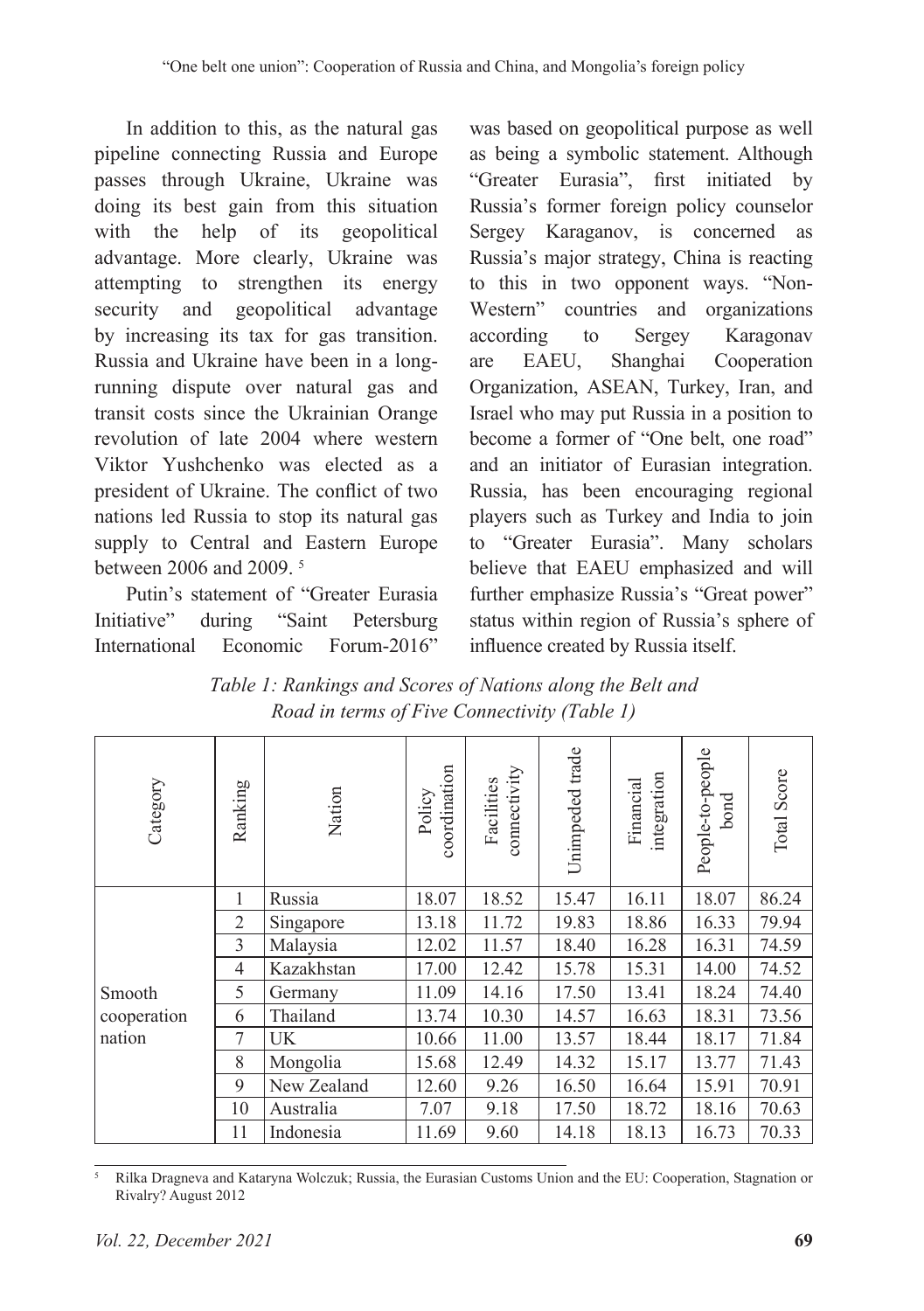Russia concerns Central Asia, East Europe and South Caucasia as its region of influence. How Kremlin sees the participation of "small countries" in the "Silk Road Economic Belt" has been in attention of Beijing. Central Asian five countries are aimed at developing their infrastructure and expanding their partnership with world economic powers and their ambition aligns with the main purpose of "Silk Road Economic Belt".

On September  $7<sup>th</sup>$ , 2018, Peking University published the index report showed the connectivity possibility of countries along "One belt, one road". The integration possibilities were stated as "policy coordination", "facilities connectivity" "unimpeded trade", "financial integration" and "people-topeople bond". According to the report, Russia, Malaysia and Singapore were leading the index among 94 countries and this clearly indicated that they became the most influential partners of the "Silk Road Economic Belt".<sup>6</sup>

### **Change in Russian Federation's Official Status**

"One belt, one road" initiative can fully fulfill the interest of China and Russia. China announced that it is accepting EAEU's official status and will cooperate with the five member countries only in accordance with "EAEU" legislation. For instance, Ministry of Commerce of China and EAEU commission has signed "Agreement on Trade and Economic Cooperation between EAEU and People's Republic of China" in May 2015 in Astana (current Nur-sultan) which came in force since October  $25<sup>th</sup>$ , 2019.<sup>7</sup>

Now let's see how Russia's official status has changed. During the opening ceremony of Sochi Winter Olympics, the two leaders of Russia and China met on February  $6<sup>th</sup>$ , 2014 where president Putin.V expressed his promotion to "Silk Road Economic Belt" and "Maritime Silk Road Initiative" by China. He stated that "Connecting Eurasian transcontinental

railroad with One belt on road will bring much more benefit".

Russia's president Putin.V made a state visit to People's Republic of China between May  $20-21$ <sup>st</sup>, 2014 and signed on "Joint statement of the Russian Federation and the People's Republic of China on a new stage of relations of comprehensive partnership and strategic interaction" during "Fourth Summit of the conference on interaction and confidence Building measures in Asia". <sup>8</sup> In the statement, the two countries determined the importance of cooperation on EAEU and the economic development of Silk Road.

"The two parties believe that the EAEU meeting of January  $1<sup>st</sup>$ , 2015 will intensify regional stability and deepen the partnership between the two countries. Also, the parties highlighted the effectiveness of complementarity of the

for more details: http://ocean.pku.edu.cn/info/1165/3077.htm

六国总理共同宣布经贸合作协定生效——"一带一路"与欧亚经济联盟对接合作迈出坚实一步

http://www.mofcom.gov.cn/article/i/jyjl/e/201910/20191002908338.shtml

<sup>8</sup> http://kremlin.ru/supplement/1642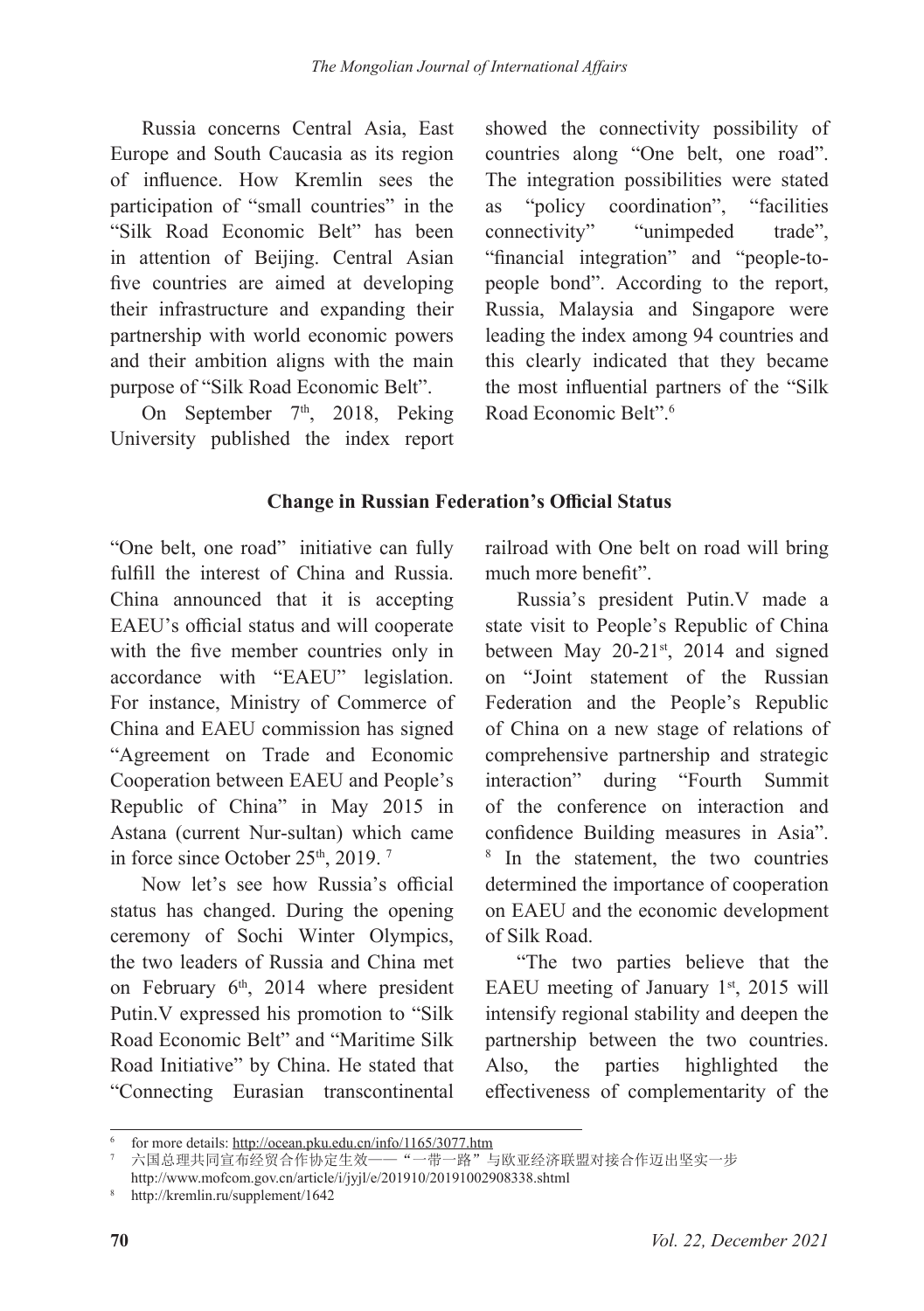Asia-Eurasia and European integration processes."

"China's initiative to establish Silk Road economic region is vastly important. Russia is highly appreciating the fact that the interests of the Russian side are taken into account by China in the development and implementation stages. The two parties will be seeking for potential collaborations on Silk road project during the process of EAEU establishment. In order to do this, the two countries have to deepen their cooperation, especially on structural improvement of the region, by

implementing joint projects focusing on main fields.<sup>9</sup>

China's president Xi Jinping signed on the "Joint Statement for cooperating in the construction alignment between the Silk Road Economic Belt and EAEU" on May 8<sup>th</sup> 2015.<sup>10</sup> The main contexts of the statement were to enable alignment between the Silk Road Economic Belt and EAEU, ensure the stable development of the region, intensify the economic integration and develop rregional cooperation on: logistics, transportation and infrastructure to make improvement on regional production network.

### **EAEU Member States' Actions Towards the "Silk Road Economic Belt"**

The EAEU was established on the political space of former Soviet Union 2 years after its collapse. Although the 5 member countries have different perspectives about their views, methods, time and future prospects, they have united under mutual benefit to strengthen their political, economic and financial status and save their unique culture. Alignment means the intersection point of all parties' interests of which EAEU is defined as below. 9 10

Market: EAEU is intended to export traditional energy raw materials, food and livestock products, electronic and high technology products to China. As for China, it is interested in entering the EAEU's market of almost 200 million (183 952 788 as of January 1st, 2021) population and 20 million square kilometer land which enables them to invest in the integrated economy with less expenses.

New opportunities: EAEU member countries are aimed at improving their transportation and logistics with the help of their geographical advantages. On the other hand, for China, EAEU is vast a space for Eurasian logistic network.

Manufacturing: EAEU member countries want to attract foreign investment based on their natural resources, develop their end-user production and manufacturing, expand their economy by creating new fields and diversify their economy. China sees EAEU as the possibility to sell their equipment and make industrial modernization.

Financial capability: For EAEU

<sup>9</sup> 中俄关于全面战略协作伙伴关系新阶段的联合声明 http://www.xinhuanet.com/world/2014-05/20/c\_1110779577. htm

<sup>10</sup> 中华人民共和国与俄罗斯联邦关于丝绸之路经济带建设和欧亚经济联盟建设对接合作的联合声明https:// www.fmprc.gov.cn/web/gjhdq\_676201/gj\_676203/oz\_678770/1206\_679110/1207\_679122/t1262143.shtml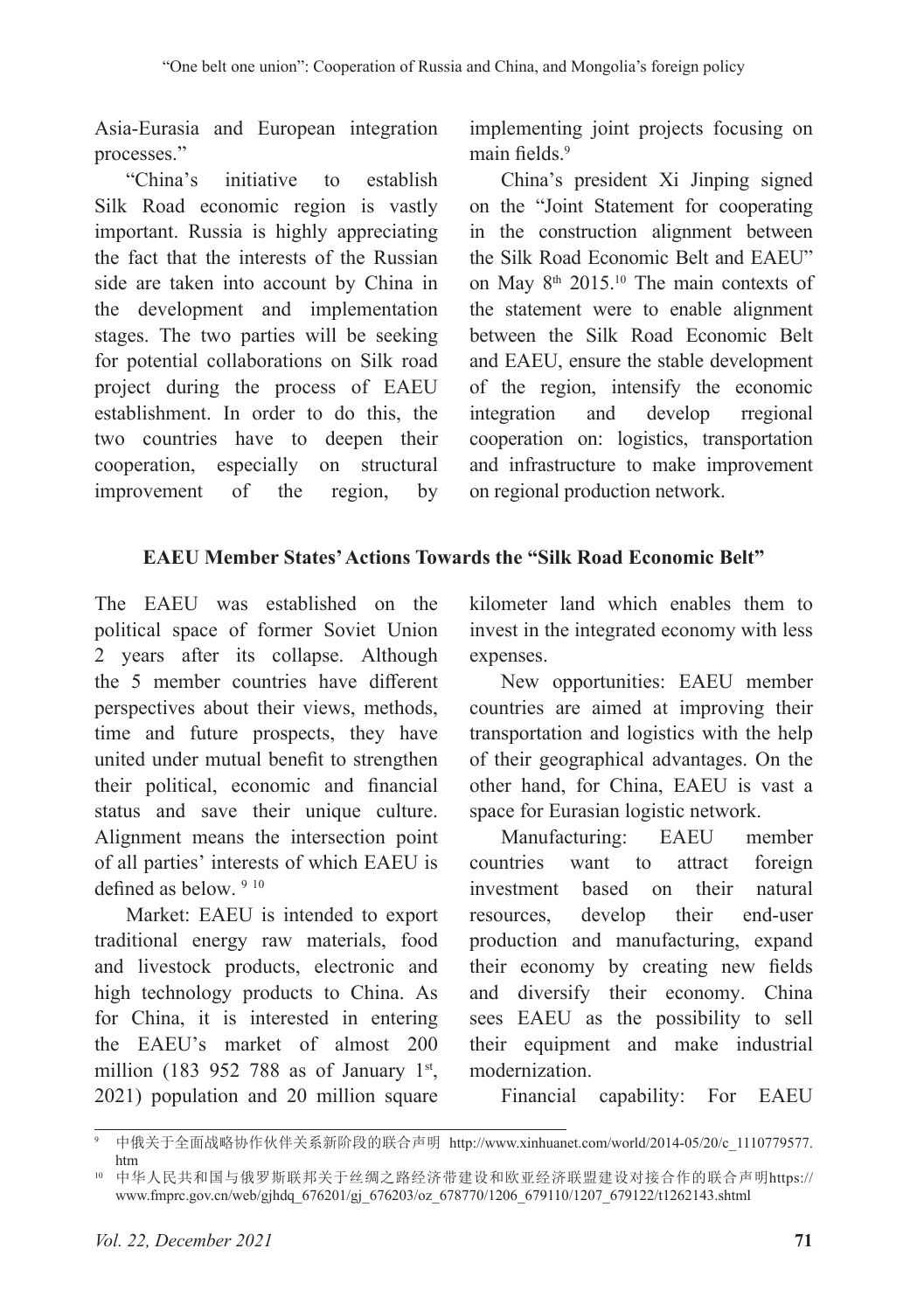countries, money is the most demanded resource. In order to fulfill the financial needs, Asian Investment Bank, Silk Road Fund and Eurasian Development Fund were established by China's initiation.

Geopolitical security: The Union will bring geopolitical significance to Russia's ambition to expand its power in the east. For China, cooperation with EAEU will benefit them to create convenient foreign environment through establishment of united interest and development approach. Other member countries consider the alignment as economic and security guarantee as well as becoming leverage to develop.

After China's announcement of "Silk road economic belt" initiation, countries alongside the Silk Road have expressed their interest to join it. Among these countries, actions of EAEU members towards "Belt and Road" are specifically mentioned further in this paper.

# *One. Kazakhstan and "Silk Road Economic Belt"*

Kazakhstan, borders with People's Republic of China through 1770 km border line, is one of the EAEU leading countries and an active supporter to "Silk road economic belt". At the same time of President Nazerbev.N's approval of "Bright Road Plan" in November 2014, he stated that Kazakhstan will change its economic structure and ensure its economic growth through investment.

Kazakhstan and China signed on the cooperative plan to align "Bright road plan" with "Silk road economic belt" while participating in the G20 Summit Forum of 2016.<sup>11</sup> The main goal of "Bright Road Plan" is the infrastructure development which will lead to development of port and capability improvement of auto, rail and air transportation. Currently, there are 3 international transportation corridors that enables access from China to Kazakhstan. First one is Eurasian land bridge from China to Europe, transiting through Kazakhstan; Second one is China-Kazakhstan-Turkmenistan-Iran-Persian Gulf; Third one is China-Kazakhstan-North Caucasus.

Between 2015 and 2017, Kazakhstan spent 9 billion US dollars on "Bright road" plan. Around 1000 Chinese companies have been investing in oil and natural gas sectors and holding 20% share of the mining sector of Kazakhstan since the two countries established diplomatic relationship in 1992.

One of the important cooperation of the 2 countries is cross border transportation. At present, Zhetygen Khorgos railroad, construction of an international transportation corridor of West Europe-China's west region, is running its operation. Railroad between China and Kazakhstan has lessened the length of railroad from China to Central Asia by 550km.<sup>12</sup> As of 2020, transportation between the 2 countries has reached 25 million ton. Kazakhstan has repeatedly stated that it can partner with China in infrastructure, logistics, and communication sectors in the framework of "Silk road economic belt".

<sup>11</sup> https://lenta.inform.kz/kz/article\_a3033160

<sup>12</sup> http://www.china-ofdi.org/ourService/0/658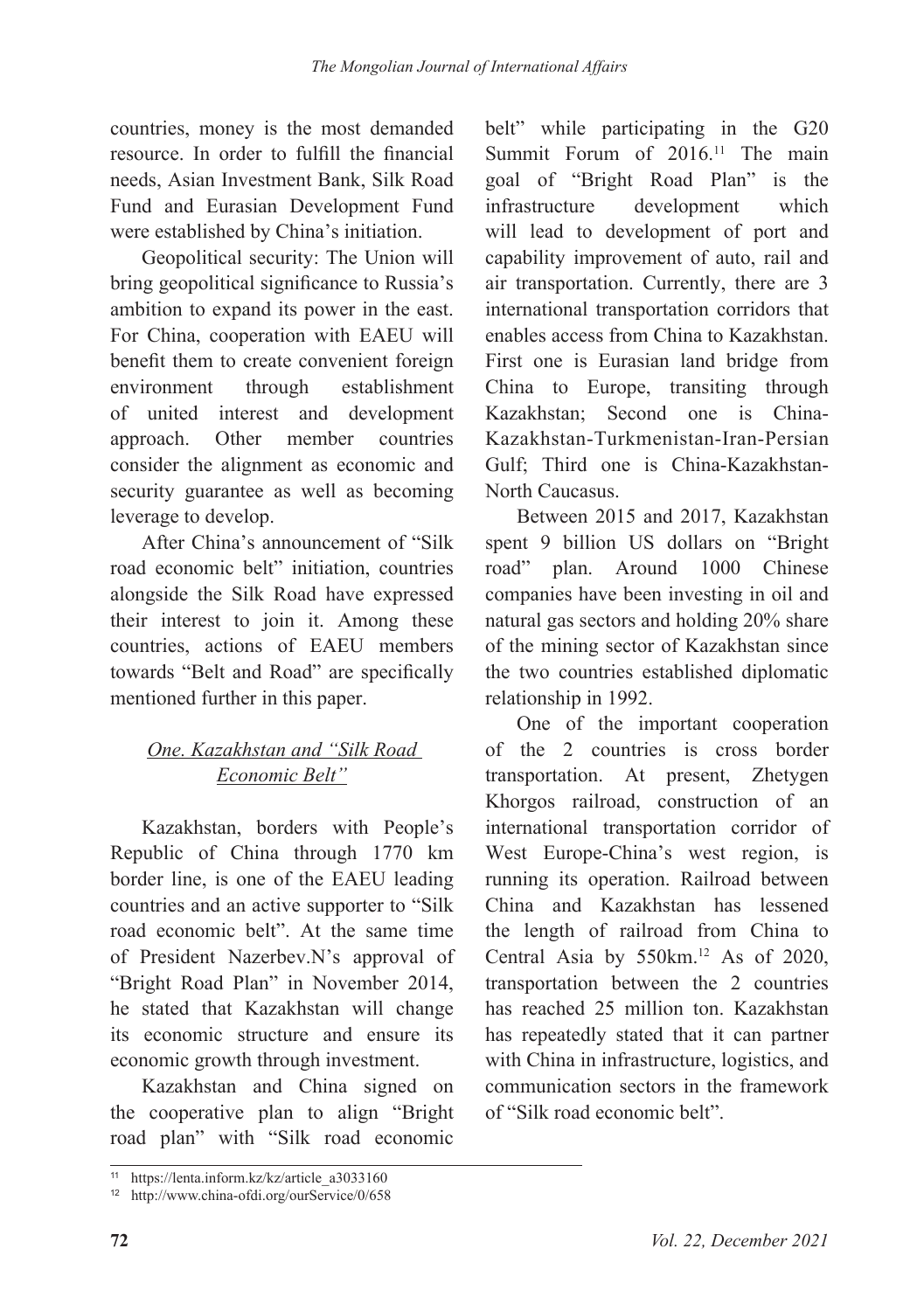## *Two. Kyrgyzstan and "Silk Road Economic Belt"*

Kyrgyzstan, borders with People's Republic of China through over 1000 km border line, acts as an access to west side of the "One belt, one road". In recent years, internal political situation of Kyrgyzstan is unstable with frequent strikes against China. Kyrgyzstan has influence in China's defense and security issues as becoming the main station where China can transact and launch its goods in the Central Asian market and bordering with Xinjiang Uygur.

The 300 million US dollar logistic center which was planned to be constructed in Naryn district of Central Kyrgyz as part of "Free economic zone of Kyrgyzstan and China" plan, signed during the Xi Jinping's visit to Kyrgyzstan in June 2019, has stopped in February 2020 due to strike against  $China.<sup>13</sup>$ 

There are several reasons of Kyrgyz's opposition against China, according to Marianne Kamp, professor of Central Eurasian studies department, Indiana University. There are "China threat" ideology, Kyrgyz's external debt of which 41.3% is for China and profound impact of human right violations in Xinjiang for public psychology.<sup>14</sup>

"Silk road economic belt" initiation by China, the largest trade partner and investor of Kyrgyzstan, attracts its interest. Kyrgyzstan welcomes cooperation with EAEU because of its benefit to improve economic capability,

transportation, and infrastructure. Poor transportation infrastructure is one of the affective issues encountered by Kyrgyzstan's society, economy and industry. On 2018 World Bank Logistics Performance Index, Kyrgyzstan was at  $108<sup>th</sup>$  among 160 countries<sup>15</sup>

Kyrgyz's think-tank organization "Center for Political and Legal Studies" has made analyze on a project initiated in the late  $20<sup>th</sup>$  century.<sup>16</sup> This is a Railroad project to connect China and Uzbekistan initiated by China in 1997, which covers three transition areas of Kyrgyzstan. On the other hand, the project is an effective intensifier of "One belt, one road". Unfortunately, although the project was discussed for last 24 years, it has not implemented yet due to various reasons of which one is Kyrgyzstan's passive participation. Two sides of the railroad in China and Uzbekistan has constructed and is currently waiting for the connection between them.

According to the research of the think-tank, Kyrgyzstan has not progressed the Railroad project. During the years of independence, Kyrgyzstan has not moved on the project at all and has been using 400 km railroad built during the Soviet Union era, which is the end of the railroad network of neighboring countries.

This railroad construction project is a part of the - Central Asia Regional Economic Cooperation (CAREC) CAREC 2020 strategy, which aimed at building Corridor-2, connecting Caucasia and Mediterranean Sea with

<sup>13</sup> https://ec.ltn.com.tw/article/breakingnews/3608800

<sup>&</sup>lt;sup>14</sup> same as above

<sup>15</sup> https://lpi.worldbank.org/international/global

<sup>16</sup> https://www.akchabar.kg/ru/news/Zheleznay-doroga-Kitay-Kyrgyzstan-Uzbekistan/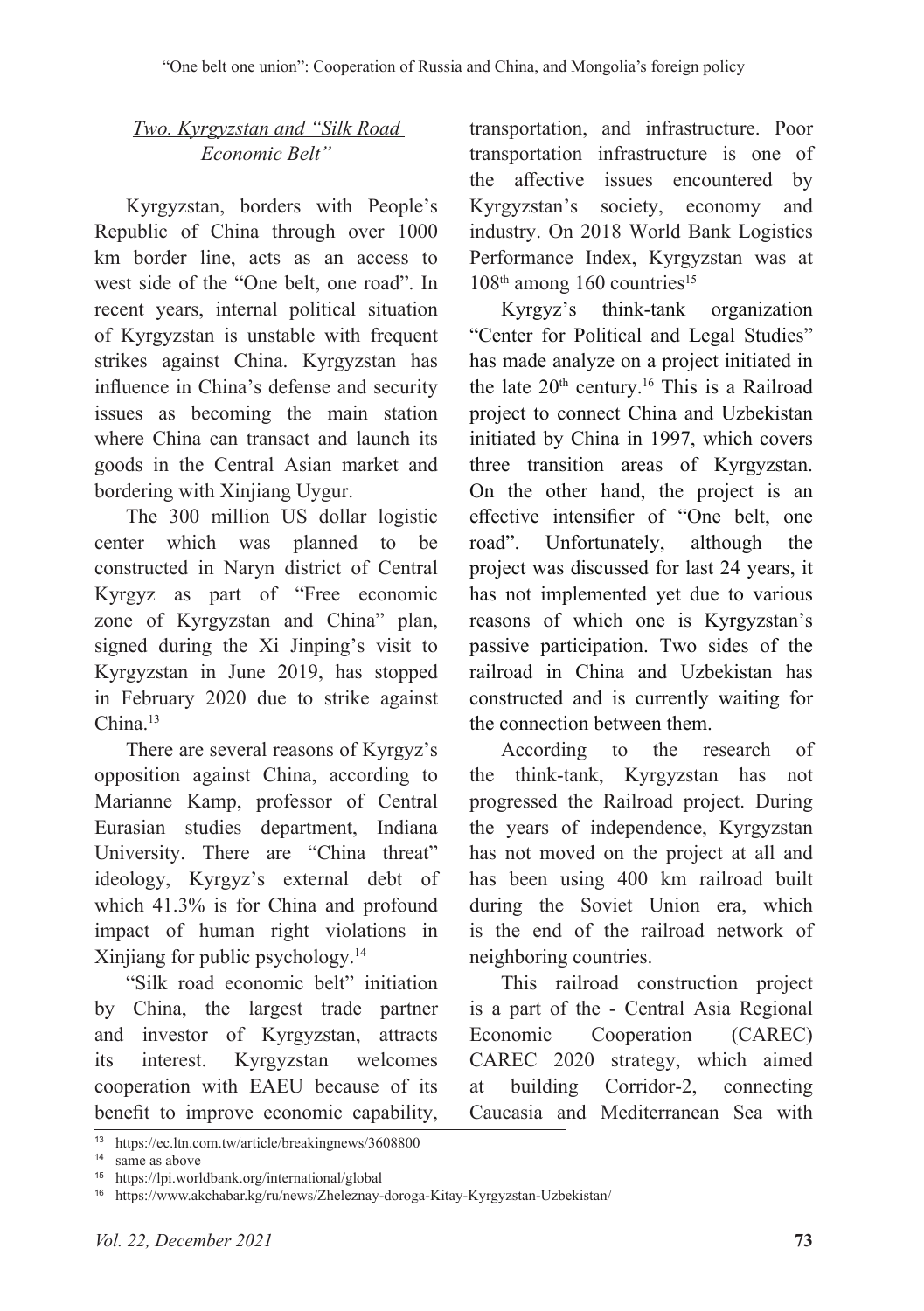East Asia. However, Kyrgyzstan considered that this project is possible to be implemented in long term because it has to be approved by determining financial and economic rationale. The railroad network constructed during the Soviet era is directed inly to Russia and Kazakhstan, blocking the opportunity to enter into other markets. With the help of transportation improvement with other countries, Kyrgyzstan's economy will recover significantly, particularly in remote areas of China-Kyrgyzstan-Uzbekistan railway. 17

https://www.akchabar.kg/ru/news/ Zheleznay-doroga-Kitay-Kyrgyzstan-Uzbekistan/

# *Three. Belarus and "Silk Road Economic Belt"*

Belarus, neighboring with huge market with 170 million population of Russia and Kazakhstan in the east side and bordering with EU countries such as Lithuania and Polish on the west side, is an East Europe's landlocked country and a gateway from the Eurasia to the EU and the Atlantic, with access to the Black Sea via Ukraine. Belarus is one of the active supporters for "Silk road economic belt".

Due to Russia-Ukraine conflict of 2014, China has changed its plan of improving status in East Europe through relationship with Ukraine into improving its relationship with Belarus. This became the main fundamental to implement "Belt and road" initiation.<sup>18</sup>

In January 2014, Belarus's Prime

Minister Myasnikovich.M visited in China and signed on the "Strategic development plan of China and Belarus 2014-2018". Belarus has high technological and research capacity as well as being potential to supply Agricultural equipment, machines and products to China. China, on the other hand, is interested in partnering with Belarus through investment, manufacturing, technique and management.

China and Belarus's partnership has been intensified since 2014; making number of contracts on economic, political and military fields, high level visits and commencing the "Great Stone China-Belarus industrial park" development project which is one of the main projects in Belarus in the framework of "Belt and Road".<sup>19</sup>

Great Stone project, covering 112 km square, is the largest strategic project of China and Belarus and an important component of "Silk road economic belt". During his visit to Belarus on May  $12<sup>th</sup>$ , 2015, Xi Jinping was introduced to the construction process of the Park and named it as "The bright pearl on the Silk Road".<sup>20</sup>

The industrial park has commenced its operation in 2017 and 68 companies from 16 countries have been working at it as of 2019, of which half of them are China's large companies such as Huawei. China's investment to Belarus since 2013 is 3.3 billion USD and investment to "Great Stone" constitutes 2.5 billion USD of it.

<sup>17</sup> same as above

<sup>18</sup> https://forstrategy.org/ru/posts/20201215

<sup>19</sup> same as above

<sup>20</sup> https://www.belarus.by/cn/business/business-environment/industrial-park-great-stone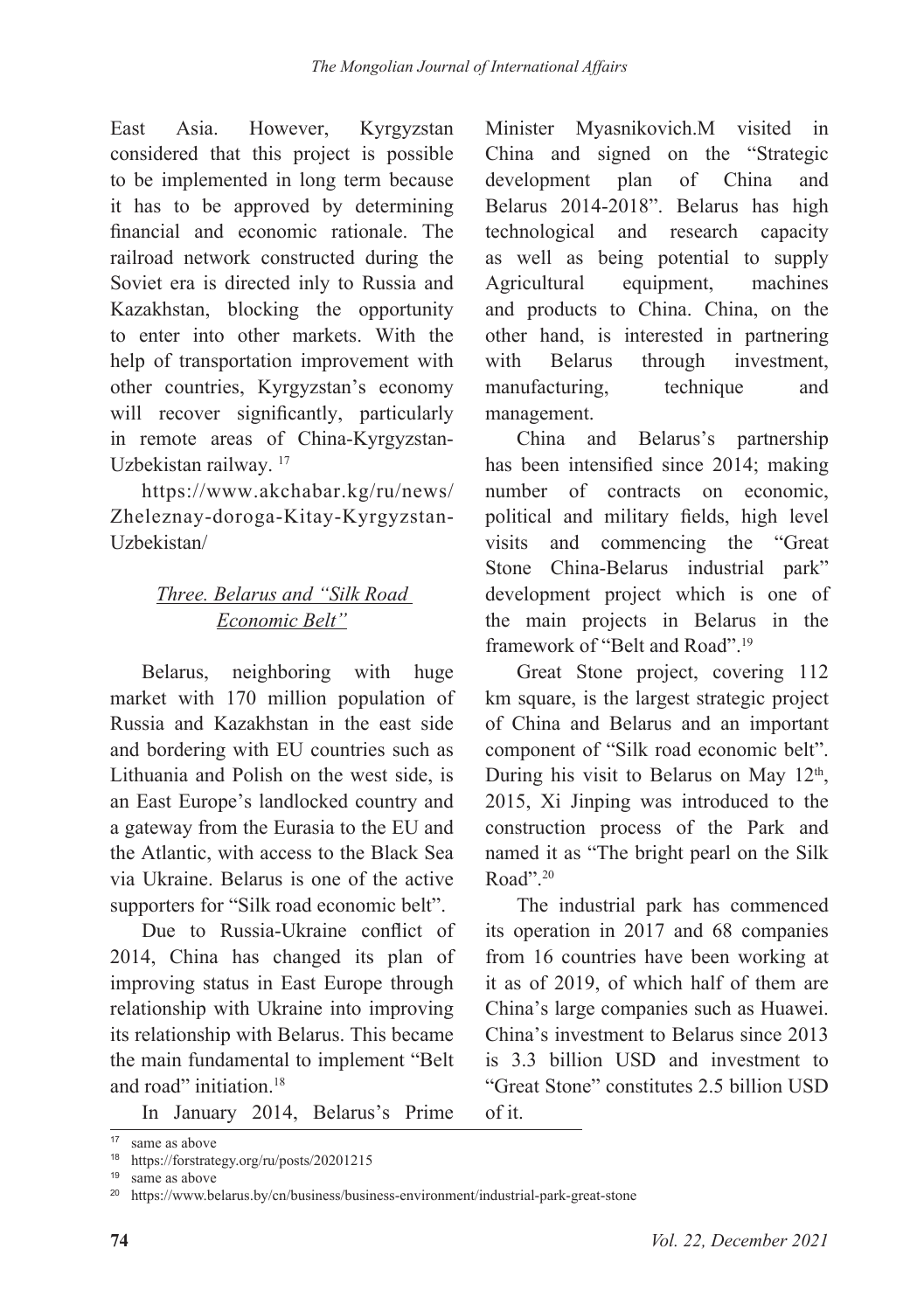Belarus's economy is directly dependent on Russia, especially 70-80% of natural gas and oil is supplied from Russia. In order to reduce dependency from only one country, Belarus is proceeding its economic relation with EU, Asia, South America and Middle East as well as maintaining the traditional market to Russia. Particularly, Minsk is expanding its military cooperation with China actively through such as joint military exercises. Although Belarus's president Alexander Lukashenko joined the EAEU for the purpose of joining the Eurasian integration, he activates cooperation with western countries through such as entering to EU's "Eastern partnership" plan and enabling western countries to access without visa whenever he disputes with Russia on the matter of energy. Lukashenko did not favor Russia's actions such as Crimea's annex and invasion to Donbass. Today, Belarus is acting as a trade mediator by transporting EU products to Russia. Belarus has chances to sale these products to EAEU's land by processing the goods at certain extent and changing the label as "Made in Belarus". However, Russia is protecting it market through its "Veterinary and Phytosanitary Surveillance" which prohibits meat and dairy products import from Belarus.

At the end of 2019, Belarus solved its domestic economic crisis by 500 million USD loan from China Development Bank. Also, Belarus received 11 million USD grant and 7 billion USD loan from China in 2011 and 2015. Nikolai Lukashenko, the third son of

Alexander Lukashenko, has repeatedly participated in events organized in China and even made 2018 Lunar New Year Greeting in Chinese.<sup>21</sup> Based on these cases, researches analyze that Belarus is intensifying its policy to the west and east while maintaining its relation with Russia.

# *Four. Armenia and "Silk Road Economic Belt"*

The fifth country of EAEU, Armenia, is one of the 3 South Caucasian countries. Armenian president Serzh Sargsyan paid an official visit to China and signed on "Memorandum to intensify cooperation of Silk Road economic belt in scope of Central Asian Cooperation Union" with China<sup>22</sup>

South Caucasian has geographical advantage because it locates at the northern and southern transportation corridor which connects east and west side of the Eurasian land. If China constructs infrastructure to reach Europe, transaction through Russian Siberian railroad is not necessary. China has purpose to build a railroad in Armenia to substitute Russia and for further, to build a railroad between Armenia and Iran. Delivery of Chinese goods to Europe and the Middle East via the Central Asia-Caspian Sea-Inner Caucasus region is a relatively short route.

Armenia has been in conflict with Azerbaijan since 1988 due to territorial disputes (has reached a peace agreement). Russia has close relation with both Armenia and Azerbaijan and

<sup>21</sup> https://kknews.cc/zh-tw/other/v2aanaa.html

<sup>22</sup> http://opinion.people.com.cn/n/2015/0814/c1003-27461942.html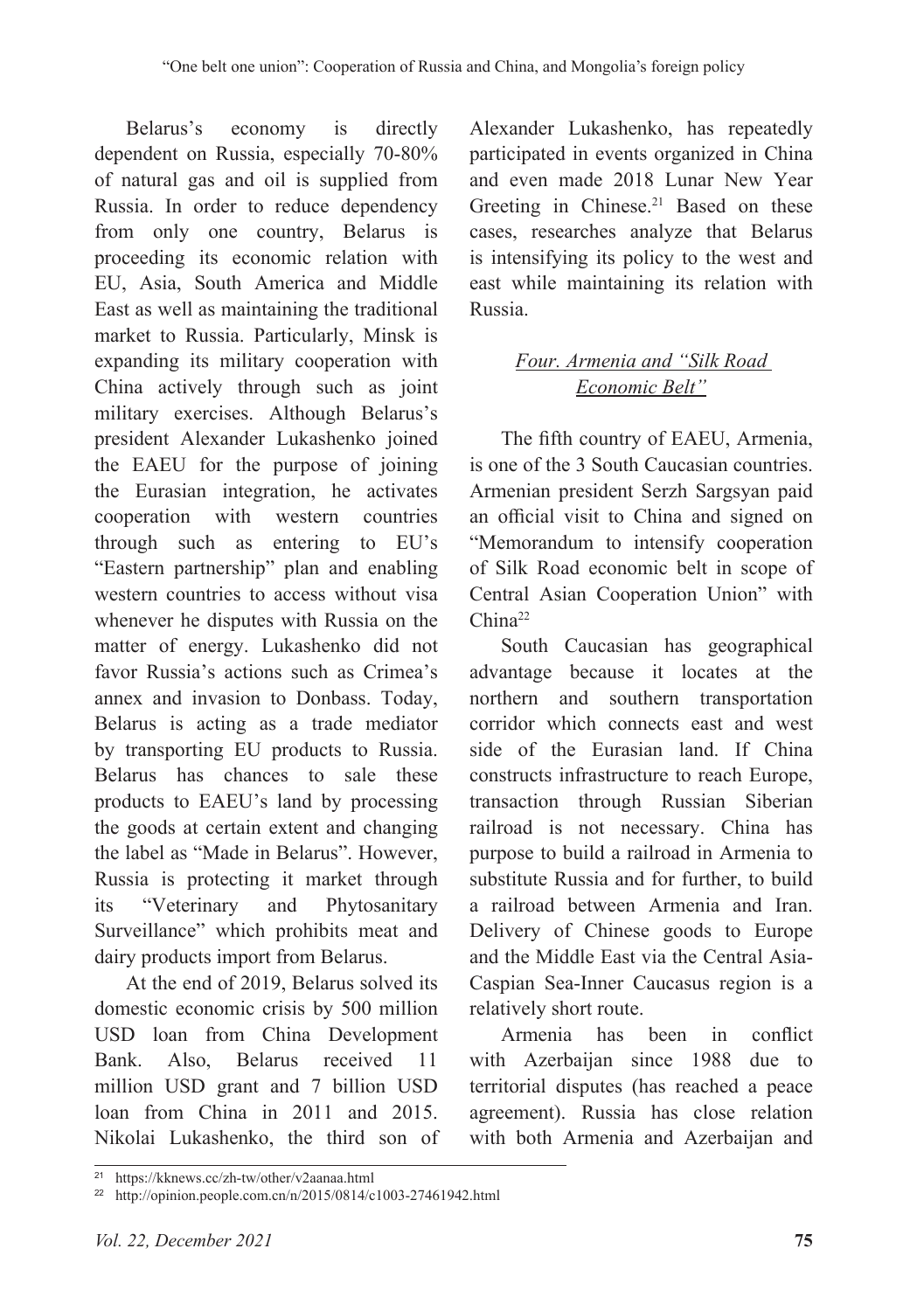is a country that supplies arms for the war conflict between them, other than Russia. Both Russia and China has huge interest in Armenia. According to an Azerbaijani researcher, Russia does not want to Armenia-Azerbaijan war. Even after Soviet Union's dissolution, Russia has had a decisive status on Nagorno-Karabakh conflict. However, the status may be moved to Turkey.<sup>23</sup>

There are external and internal factors that may affect successful cooperation of China and Armenia. For instance:

First, Armenia has been in a war with Azerbaijan on Nagorno-Karabakh conflict for years. Also, it has closed its border with Turkey due to historical genocide issues and has not established diplomatic relations with Turkey. Again, USA's economic sanctions against Iran made Armenia to communicate to the world through its northern neighbor Georgia. Because Armenia's external environment is unfavorable and unstable, Georgia signed a contract to host Russia's military base until 2044.

Second, Armenia is rich of metals such as gold, copper, iron and aluminum,

and minerals such as volcanic rock, perlite, basalt and granite which are the main exporting products. The largest investor Russia supplies energy to Armenia as well as importing the mining products and holding major shares of energy, road and mining companies. The second largest investor in Armenia is Germany, who holds 51% shares of "Pure Iron"; the largest metallurgy company of Armenia. It is clear that China has very little space in the fields mentioned of Armenia.24 However, China has intention to invest in Armenia's road transportation, infrastructure, communication, construction, mining and manufacturing fields.

Although there is little space for cooperation, Heilongjiang Province Thermal Power First Engineering Company of China has aimed at implementing projects such as 40 million USD project to improve 110KV substation and technical renovation project of natural gas company of Heilongjiang Province Thermal Power Third Engineering Company.

<sup>23</sup> https://tw.appledaily.com/international/20201018/VNJQ7UE2YFAGPLYBGDCSU2OUDI/

<sup>&</sup>lt;sup>24</sup> http://pdf.dfcfw.com/pdf/H3\_AP202001021373399299\_1.pdf 细说丝路: 中国-亚美尼亚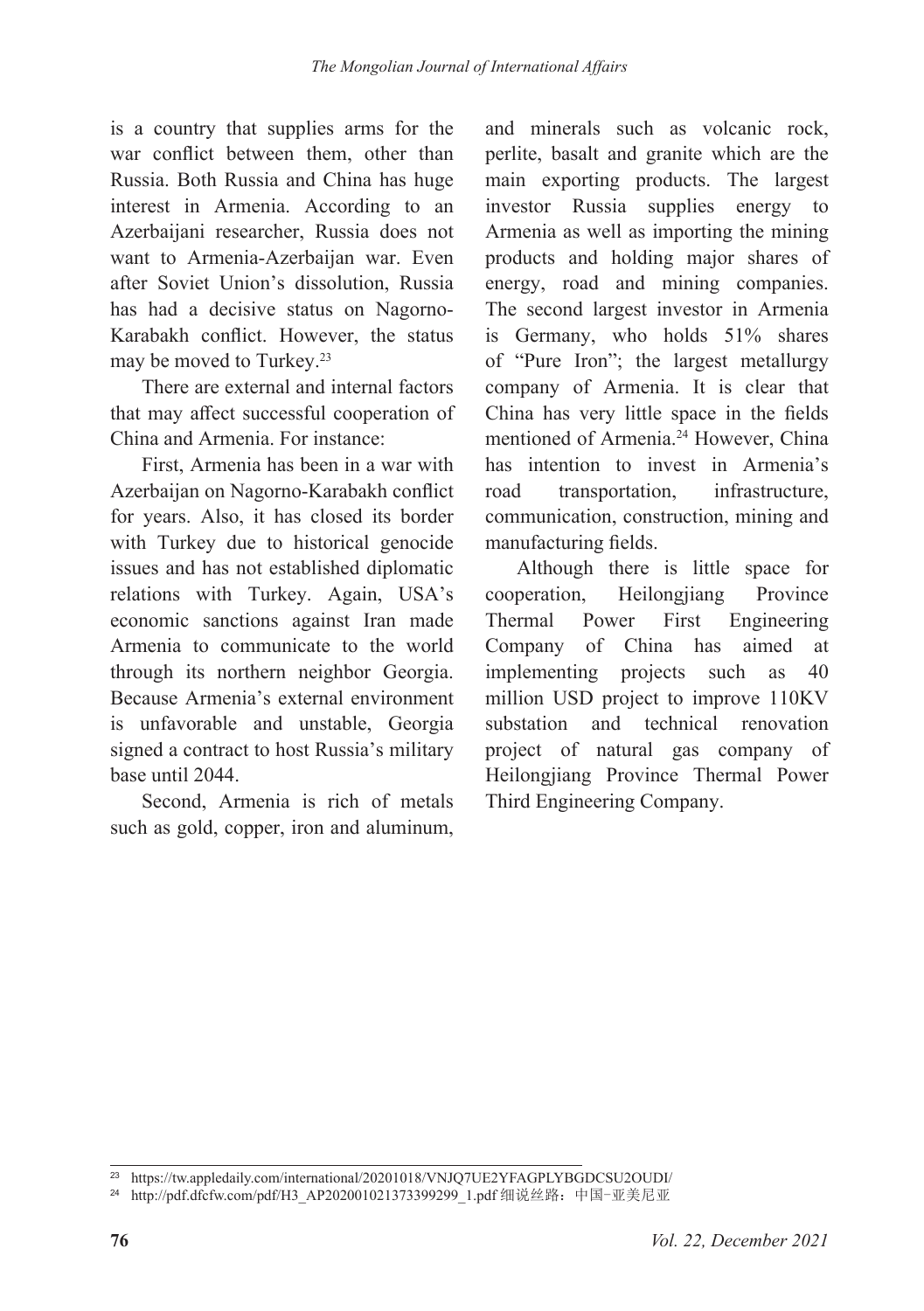#### **"One Belt, One Union" the Process of the Joint Project**

As a result of agreement between EAECommission (EEC) and Ministry of Commission of China in October 2017, EEC has made agreement with Silk Road economic belt to implement about 40 projects with China in transportation and infrastructure field in the framework of Eurasian integration.25 The projects involved all countries of Eurasia which 11 of them were initiated by Russia. 39 of these projects are related to construction of new road, reconstruction of roads, establishment of transportation and logistics centers and development of main logistics centers. Among them, Eurasian highway, Northern Deepwater Site of Arkhangelsk seaport and Belkomur railroad projects are included.

Also, "Western Europe-Western China Highway" project to build 8445 km highway (Meridian Highway) and Moscow-Kazan high speed railroad projects were planned to be implemented as part of "One belt, one union". The high speed railroad construction shortens the time spent from Moscow to Kazan to 3.5 hours with 400km/h speed. According to International discussion club Valdai, Armenia is working to build investment mechanism from China.26 (International discussion club Valdai)

Speaking of the Meridian Highway, the highway project to connect south and north part of Russia will start from Tambov province in the late of this year, directing to Belarus and Kazakhstan as stated by the deputy of the State Duma Vyacheslav Volodin on July 21st 2020. 27

Private companies of Russia will invest in the roads of Russian part and the received their approval from the Prime Minister in July 2019. 1982 km long road of the Silk road economic belt will become Russia's part that will connect China, Kazakhstan, Belarus and EU countries. The project will cost 9.4 billion USD.

Russian part of Europe-China's western international transportation corridor has 2 directions. North-South part is invested by private company while Moscow-Kazan paid road is financed by the state and will be constructed by Avtador; a state owned company.

Europe-China western road is a huge investment project to intersect Russia (Saint Petersburg, Moscow, Kazan, Orenburg), Kazakhstan (Aktobe, Kyzylorda, Shymkent, Alma-Ata) and China (Urumqi, Lanzhou, Zhengzhou, Lianyungang). Out of 8500km road, 2192km is for Russia, 2787km is for Kazakhstan and 3181km is for China.28

Although Moscow-Kazan high speed railroad was first initiated in 2009, it is still being postponed. As stated by Kremlin's press, Putin.V has decided to estimate the effectiveness of the project once again. This is because Russian economy is in difficult situation, ticket price for high speed train is high which follows the issue of recouping and inflation is affective to the project cost.

<sup>25</sup> https://ru.valdaiclub.com/a/highlights/rossiya-kitay-eek/

<sup>26</sup> дээрхийн адил

<sup>27</sup> https://www.seetao.com/details/32309.html

<sup>28</sup> https://www.seetao.com/details/32309.html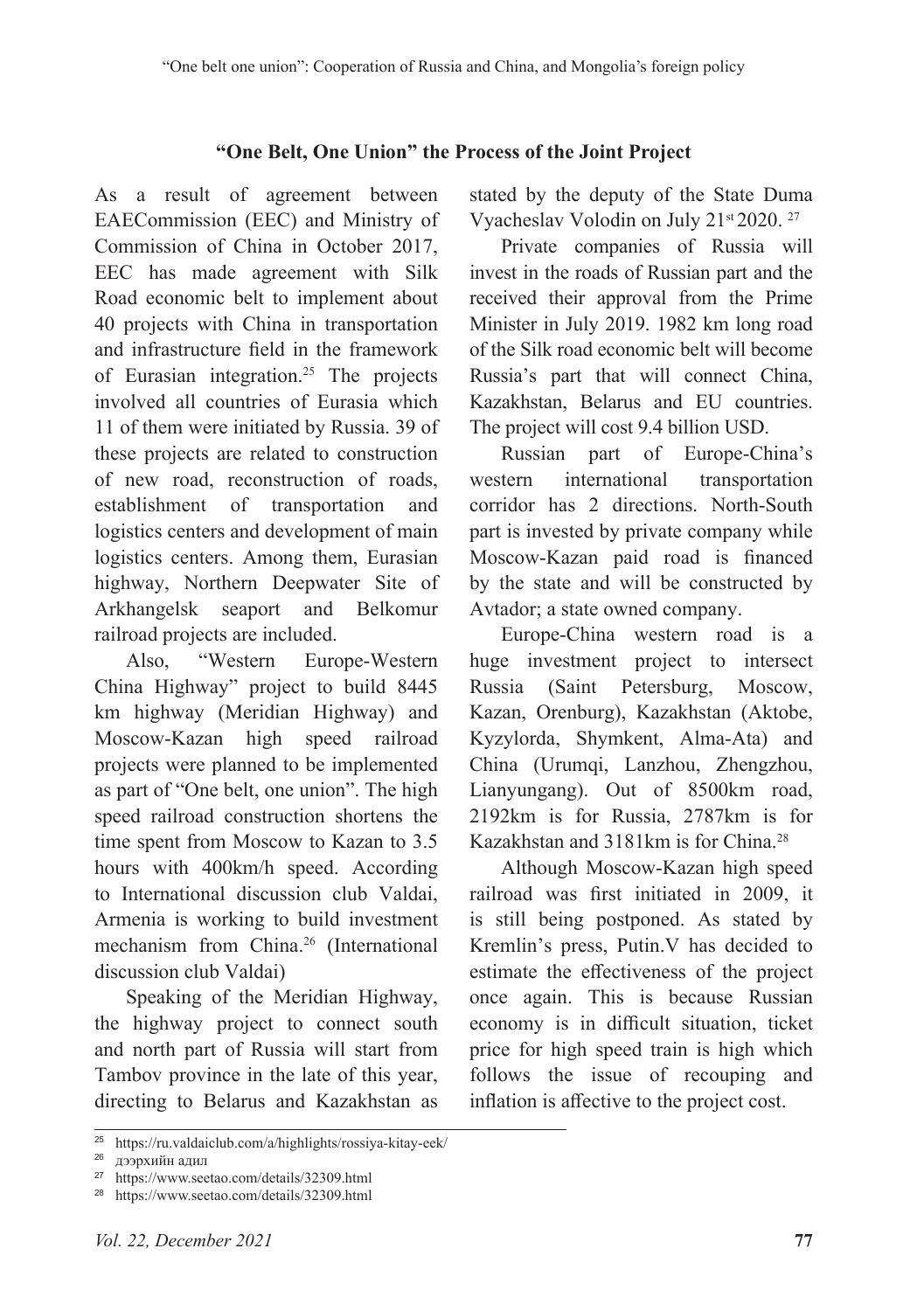### **Mongolia's New Cooperation Policy**

It has been years since Mongolia has lost its balance of trade and economic relations with its two neighbors. As of 2019, Mongolia's export to Russia was 0.9% while to China was 88.9%. On one hand, the imbalance is relevant to the Russia's cooperation only in "Ulaanbaatar railroad" since "Mongolian copper corporation" bought Russia's share of "Erdenet Factory" in 2017. Although trade between Mongolia and Russia reached 2 billion USD, 90% of them is spent for importing oil, consumer goods and technology frorm Russia to Mongolia. For Mongolia, it is important to diminish this unequal relation and maintain the balance between the two neighbors. Signing free trade agreement with EAEU can solve problems encountered for trade and economic relations between Russia and Mongolia.

While Monolia's president Khurelsukh.U was participating in the "Eastern Economic Forum" in Vladivostok on September 3rd, 2021, he stated "Mongolia has concerned in expanding its cooperation with EAEU. Currently, we are searching for possibilities to make free trade agreement with EAEU. This free trade agreement will mitigate the issues of foreign trade as well as enabling Mongolia's participation in regional economic integration".29

In September 2020, joint group to study and analyze if it is good to sign free trade agreement with EAEU and will introduce its result within this year. Exporting agricultural goods from Mongolia to Russia requires 20-40% tax (inclusive of VAT) which is too high. Therefore, signing free trade agreement with EAEU can allow tax credits on some named products. In order to create such favorable condition, Mongolia's goods and products have to fulfill EAEU's standards and requirements. Mongolian entities' years of dream to export raw materials, goods and products to Russia fails in front of high custom tax. Free trade agreement open gates to not only Russia, but also the other 4 members of the Union.

Another issue is gas line which has been activating discussions recently. Building gas line that connects 3 countries was first mentioned in "The Ulaanbaatar Declaration" when Russia's president Putin paid visit to Mongolia in November 2000. Furthermore, during his meeting with President Putin in Sochi within his visit in November 2019, Prime Minister Khurelsukh officially agreed on commencing the gas pipeline project through the territory of Mongolia and signed on Memorandum to pass gas pipeline through Mongolian territory.30

 This mega project will be implemented by Russia's Gazprom, Mongolia's state owned "Erdenes Mongol" and China National Petroleum Corporation (CNPC). Gazprom named the part of "Siberian power-2", which is a pipeline to transact gas from Russia to China, to be passed through Mongolia as

<sup>29</sup> https://tass.ru/ekonomika/12294333

<sup>30</sup> https://www.montsame.mn/en/read/277122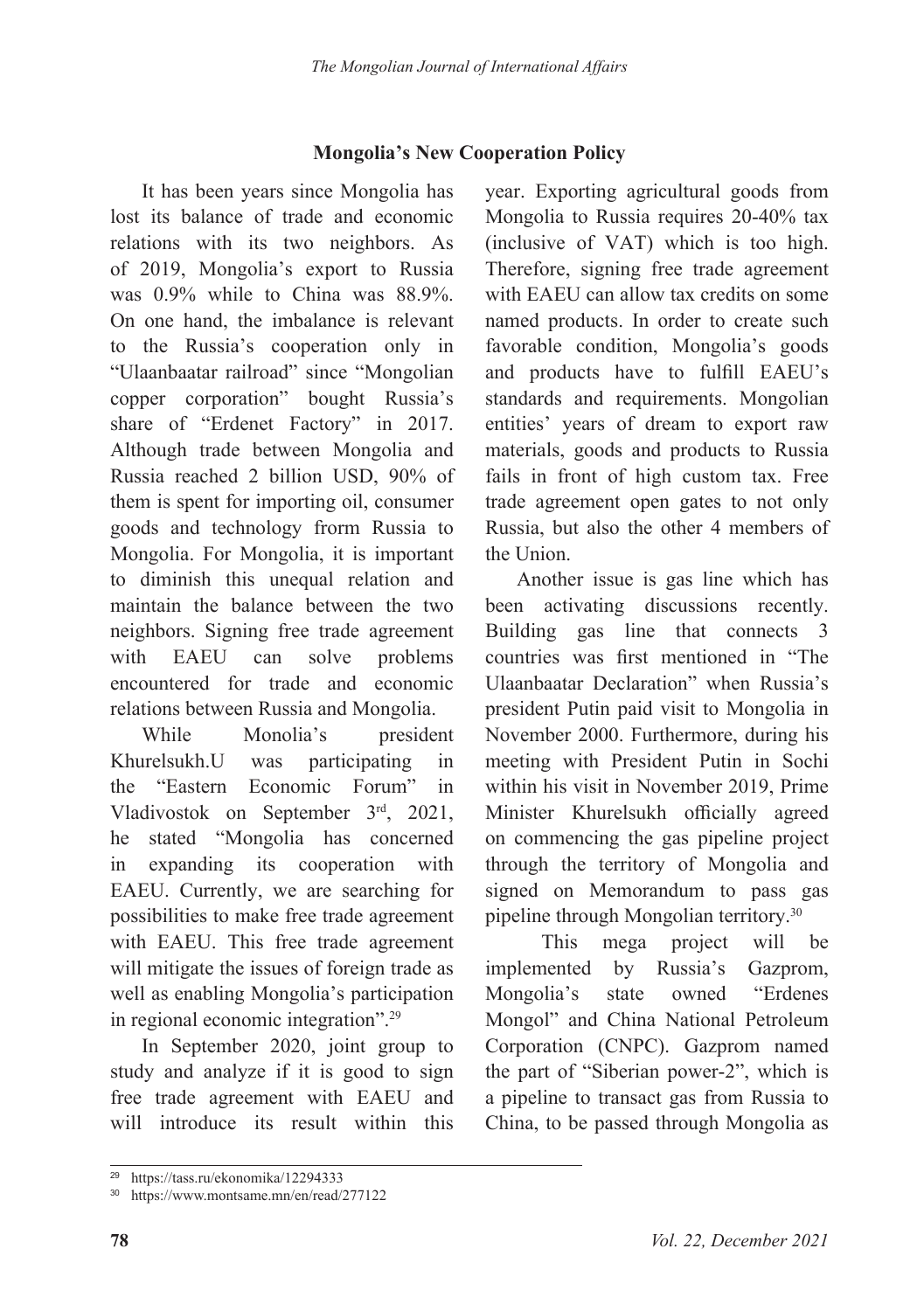"Soyuz Vostok gas pipeline". The special purposed company is established and registered in Mongolia in January 2021. The pipeline has a capacity of 1.3 times that of the Siberian Power-1 gas pipeline.

 "Siberian power-2" gas pipeline to be passed through Mongolia is estimated to have capacity to supply 50 cube meter gas per year. Operation of the gas pipeline will create possibility for Mongolia to have additional transaction income.

Mongolia is planning discuss and approve the law project "Mongolian law on gas pipeline project" during autumn session of the 2021 parliament and it will

create legal environment to implement the project. When Mongolia's president Khurelsukh.U made a phone call with China's president Xi Jinping on July 16<sup>th</sup>, 2021, they highlighted the progress of "The project to build economic corridor between Mongolia, Russia and China" and expressed that they will support the entities who are involved in the project to pass gas pipeline from Russia to China through Mongolian territory. The parties reaffirmed the statement again while Battsetseg.B, Minister of Foreign Affairs of Mongolia, paid a visit to China in the late July of 2021 by the invitation of Wang Yi, Chinese Foreign Minister.31

### **Conclusion**

American economist Bela A.Balass mentioned in her book "Theory of economic integration" (1961) that economic integration is a process and a state of affairs and defined 5 processes of integration (preferential trade stage, free trade zone, custom union, public market and economic union).

EAEU integration is at its highest peak at present. It is not secret that China and Russia have not only economic interests, but also political and geopolitical interests individually. It is clearly seen that promises are more important than works and trust and cooperation are more important than carefulness and mistrust for "Belt, union", which requires long period of time.

Russia's GDP accounts for 87% in the EAEU which means that Russia is main decision maker, holding the right to

make official statement. Other member countries are interested in joining the Silk Road project, improving their infrastructure, and reconstructing their economy, following Russia. Also, the leaders of these countries may see this project as an opportunity to maintain their political position. Mongolia connects with the Belt through the Steppe Road project and has an observer status in the Belt. The project of the 3 neighboring countries has already started to move forward. Thus, Mongolia should maintain their interest by contributing at its best and wisely. China is urgently required to cooperate with above countries who were within the former Soviet Union in order to proceed the development of "Belt, road". Russia, on the other hand, is still leading and directing the member countries of EAEU within the framework of China's initiation which made Russia

<sup>31</sup> https://www.polit.mn/a/91659